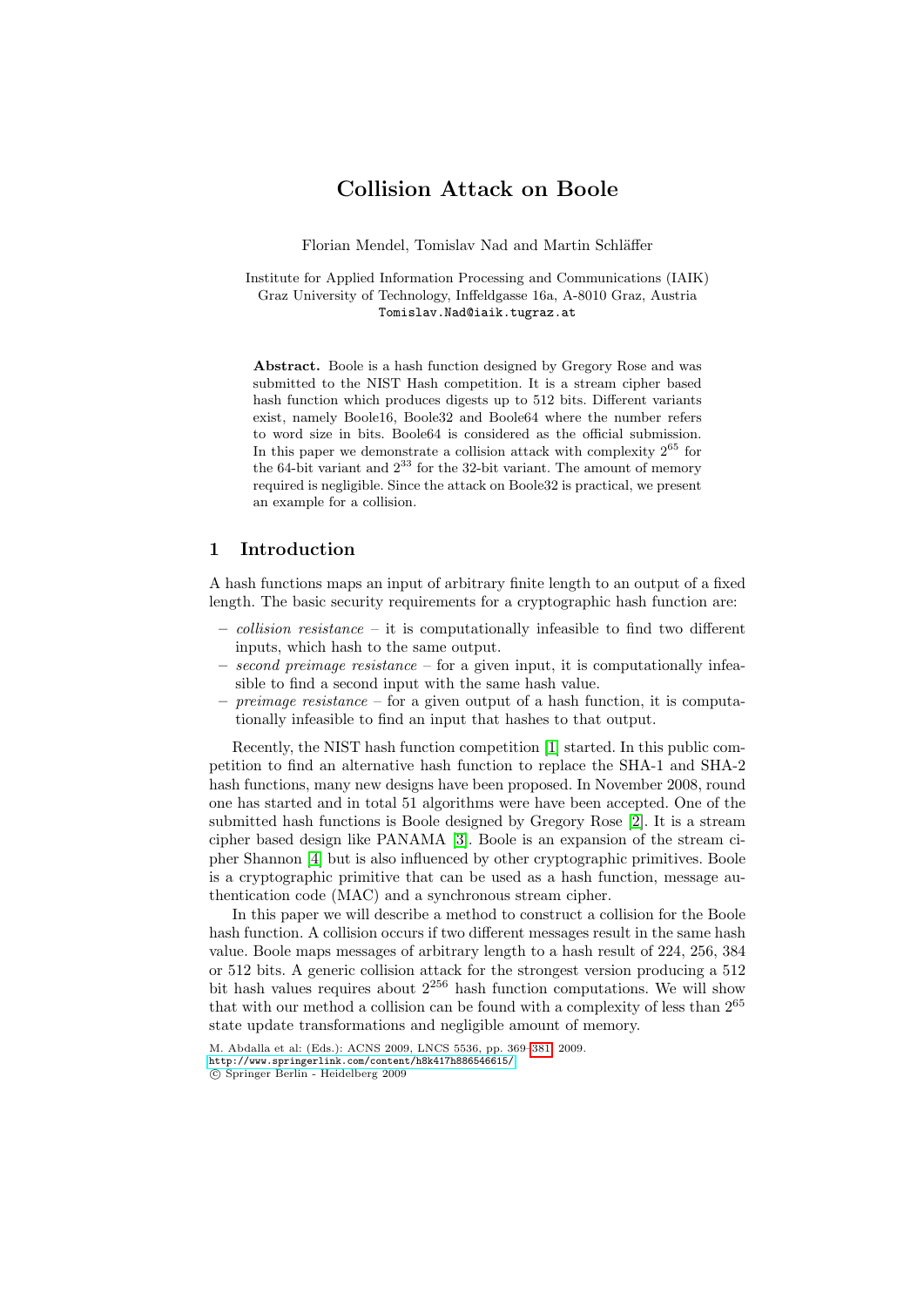370 Florian Mendel, Tomislav Nad and Martin Schläffer

### 2 Description of Boole

Boole operates on W-bit words,  $W \in \{16, 32, 64\}$ . We refer to Boole16, Boole32 and Boole64 if we need to distinguish between the different word sizes. The Boole hash function supports output lengths up to  $8 \cdot W$  bits. The internal memory consists of a 16-word register R and three word accumulators, namely x, r and l. The register is a nonlinear feedback shift register and at the end an output filter function is applied. Boole consist of three phases: input phase, mixing phase and output phase. In the following we explain these phases in more detail.

#### 2.1 Input Phase

In the input phase, the accumulators and register words are updated with the message words  $m_t$ . Each message word is used once in the input phase.

 $\sim$  (A).

$$
temp = f_1(l^{(t)}) \oplus m_t
$$
  
\n
$$
l^{(t+1)} = temp \ll 1
$$
  
\n
$$
x^{(t+1)} = x^{(t)} \oplus m_t
$$
  
\n
$$
r^{(t+1)} = (r^{(t)} \oplus temp) \gg 1
$$
  
\n
$$
R_3^{(t+1)} = R_3^{(t)} \oplus l^{(t+1)}
$$
  
\n
$$
R_{13}^{(t+1)} = R_{13}^{(t)} \oplus r^{(t+1)}
$$
  
\n(1)

Afterwards the whole message has been processed and the register is cycled:

$$
R_i^{(t+1)} = R_{i+1}^{(t)}, \text{ for } i = 1, \dots, 14
$$
  
\n
$$
R_{15}^{(t+1)} = f_1(R_{12}^{(t)} \oplus R_{13}^{(t)}) \oplus (R_0^{(t)} \ll 1)
$$
  
\n
$$
R_0^{(t+1)} = R_1^{(t)} \oplus f_2(R_2^{(t+1)} \oplus R_{15}^{(t+1)})
$$
\n(2)

In Figure 1 we have drafted the update step of the input phase.

### 2.2 Mixing phase

After the input phase, the bit length of the input data, the output length and accumulators are mixed into the register. By length we denote the length of the input in bits, represented as a 64-bit integer and split into  $W$ -bit words.  $h$  is the length of the resulting hash value. The mixing phase is applied twice and is accomplished as follows:

$$
R_0 = R_0 \oplus length
$$
  
\n
$$
R_4 = R_4 \oplus l \oplus h
$$
  
\n
$$
R_i = R_i \oplus l, \forall i \in \{7, 10, 13\}
$$
  
\n
$$
R_i = R_i \oplus x, \forall i \in \{5, 8, 11, 14\}
$$
  
\n
$$
R_i = R_i \oplus r, \forall i \in \{6, 9, 12, 15\}
$$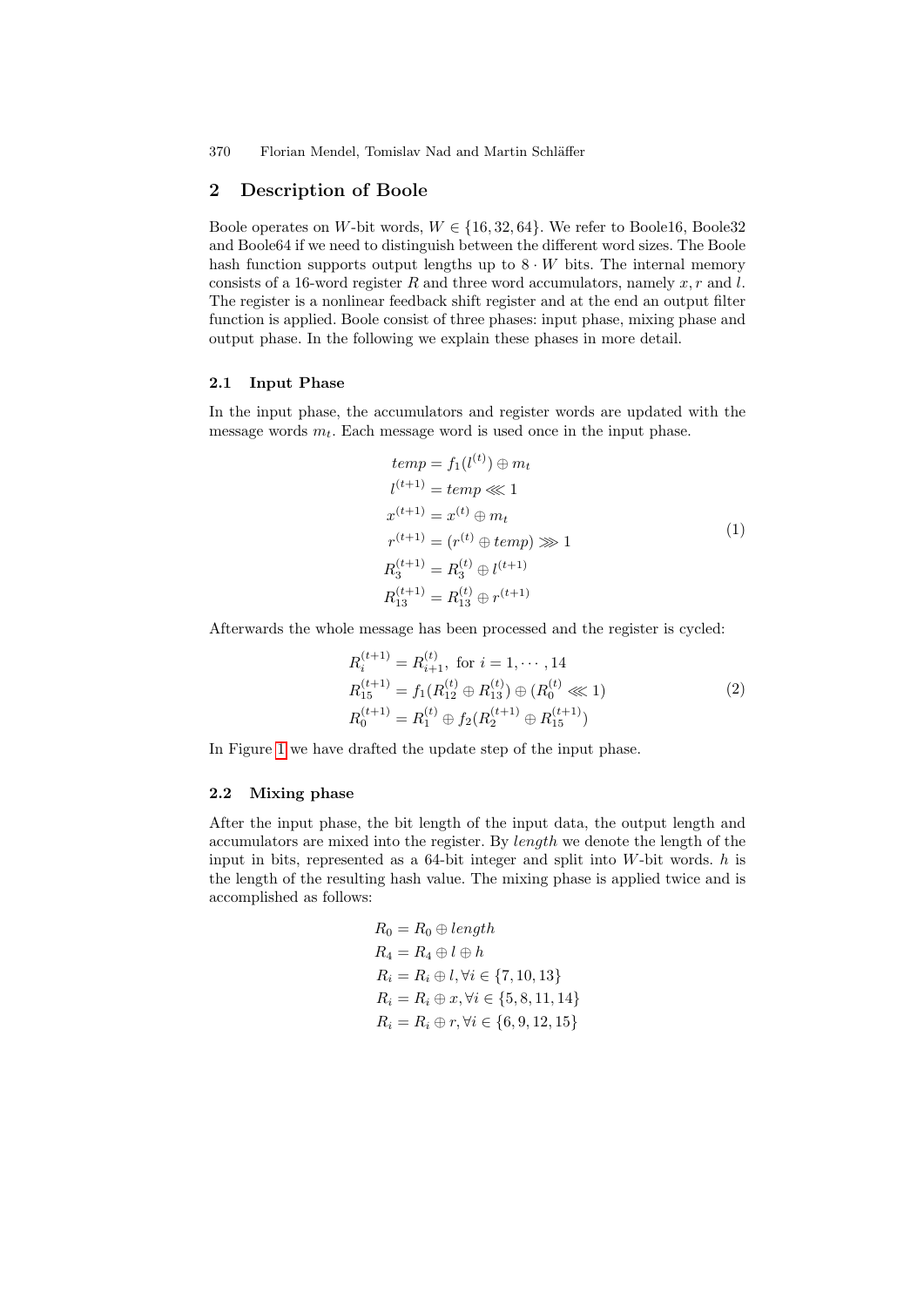

Fig. 1. Scheme of the update step

### 2.3 Output Phase

In the output phase, the content of the register and the output filter function is used to produce the hash value. First, the register is cycled as in Equation (2) and then, one word of the hash is computed as follows:

$$
v = R_0 \oplus R_8 \oplus R_{12}
$$

These steps are repeated until the required output length is reached.

### 2.4 Boolean Functions

The two nonlinear Boolean functions  $f_1$  and  $f_2$  depend on the the word size W. For Boole64 they are defined as follows:

$$
t = w \oplus 0 \times 6996c53a
$$
  
\n
$$
t = t \oplus ((t \lll C) \lor (t \lll D))
$$
  
\n
$$
t = t \oplus ((t \lll B) \lor (t \lll E))
$$
  
\n
$$
t = t \oplus ((t \lll A) \lor (t \lll F))
$$

For  $f_1(w) = t$  the constants  $\{A, B, C, D, E, F\}$  are set to  $\{3, 20, 34, 42, 55, 60\},\$ and for  $f_2(w) = t$  the constants  $\{A, B, C, D, E, F\}$  are to  $\{5, 27, 35, 46, 52, 55\}.$ In the case of Boole32 the Boolean functions are defined as follows:

$$
t = t \oplus ((w \lll A) \vee (w \lll B))
$$
  

$$
t = t \oplus ((t \lll C) \vee (t \lll D))
$$

For  $f_1(w) = t$  the constants  $\{A, B, C, D\}$  are  $\{5, 7, 19, 22\}$  and for  $f_2(w) = t$  the constants  $\{A, B, C, D\}$  are  $\{7, 22, 5, 19\}$ . In Boole16, the Boolean functions are defined as follows:

$$
t = t \oplus ((w \lll A) \lor (w \lll B))
$$
  

$$
t = t \oplus ((\neg t \lll C) \lor (t \lll D))
$$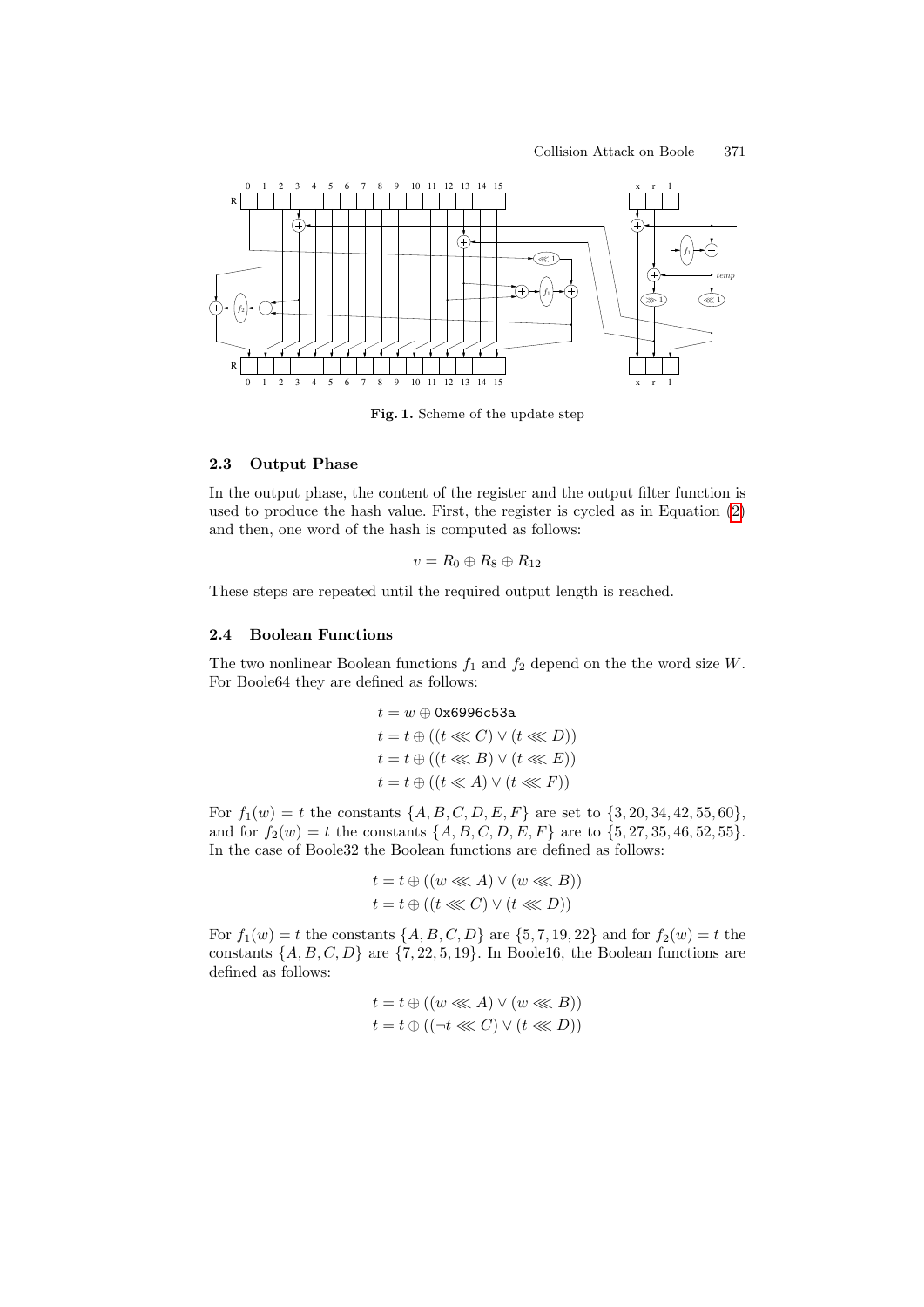For  $f_1(w) = t$  the constants  $\{A, B, C, D\}$  are  $\{9, 13, 10, 15\}$  and for  $f_2(w) = t$ the constants  $\{A, B, C, D\}$  are  $\{3, 14, 9, 10\}.$ 

## 3 A Differential Attack on Boole

<span id="page-3-1"></span>In this section, we first analyze the differential properties of the components of Boole. We show that the Boolean functions  $f_1$  and  $f_2$  are not invertible and can be used to cancel differences. Then, we show how to find a collision in the accumulators and the register of Boole. Finally, we present a differential path which leads to a collision in the input phase. Since there are no message words used during the mixing and output phase, the collision in the input phase results in a collision of the full hash function Boole as well.

#### 3.1 Collisions in the Boolean Functions

The Boolean functions  $f_1$  and  $f_2$  are used in every update step of the accumulator and the register of Boole. The main observation used in our attack is:

### **Observation 1** The Boolean functions  $f_1$  and  $f_2$  are not invertible.

Hence, we can find collisions in these functions and differences cancel out within the functions  $f_1$  and  $f_2$ . In the following, we analyze which differences can be c[an](#page-3-0)celed and give the required conditions.

<span id="page-3-0"></span>For Boole32 and Boole16 we get a zero output value for both  $f_1$  and  $f_2$  for the input values  $0x0$  and  $0xF...F$ . For Boole64 the input of the Boolean functions is first XORed with the constant 0x6996c53a. Therefore,  $f_1$  and  $f_2$  collide for the values 0x6996c53a and its inverted value 0x96693ac5. The XOR difference for all variants of Boole is  $0xF \cdots F$ . Note that there are more input values for  $f_1$  and  $f_2$  which collide. Table 1 shows all colliding input pairs with all-one difference for Boole32. Note that there are also more colliding input differences for the Boolean functions. However, in our attack we only use the all-one difference since this difference is rotation invariant and we can use the same difference in every step of Boole.

| $\overline{u}$     |     | $ f_k(w)  f_k(w \oplus$ OxFFFFFFFFF $)  $ |
|--------------------|-----|-------------------------------------------|
| 0x0                | 0x0 | 0x0                                       |
| $ 0x55555555 $ 0x0 |     | 0x0                                       |
| Oxaaaaaaaa         | 0x0 | 0x0                                       |
| $0x$ FFFFFFFFF     | 0x0 | 0x0                                       |

**Table 1.** Colliding input values for  $f_1$  and  $f_2$  with all-one difference for Boole32.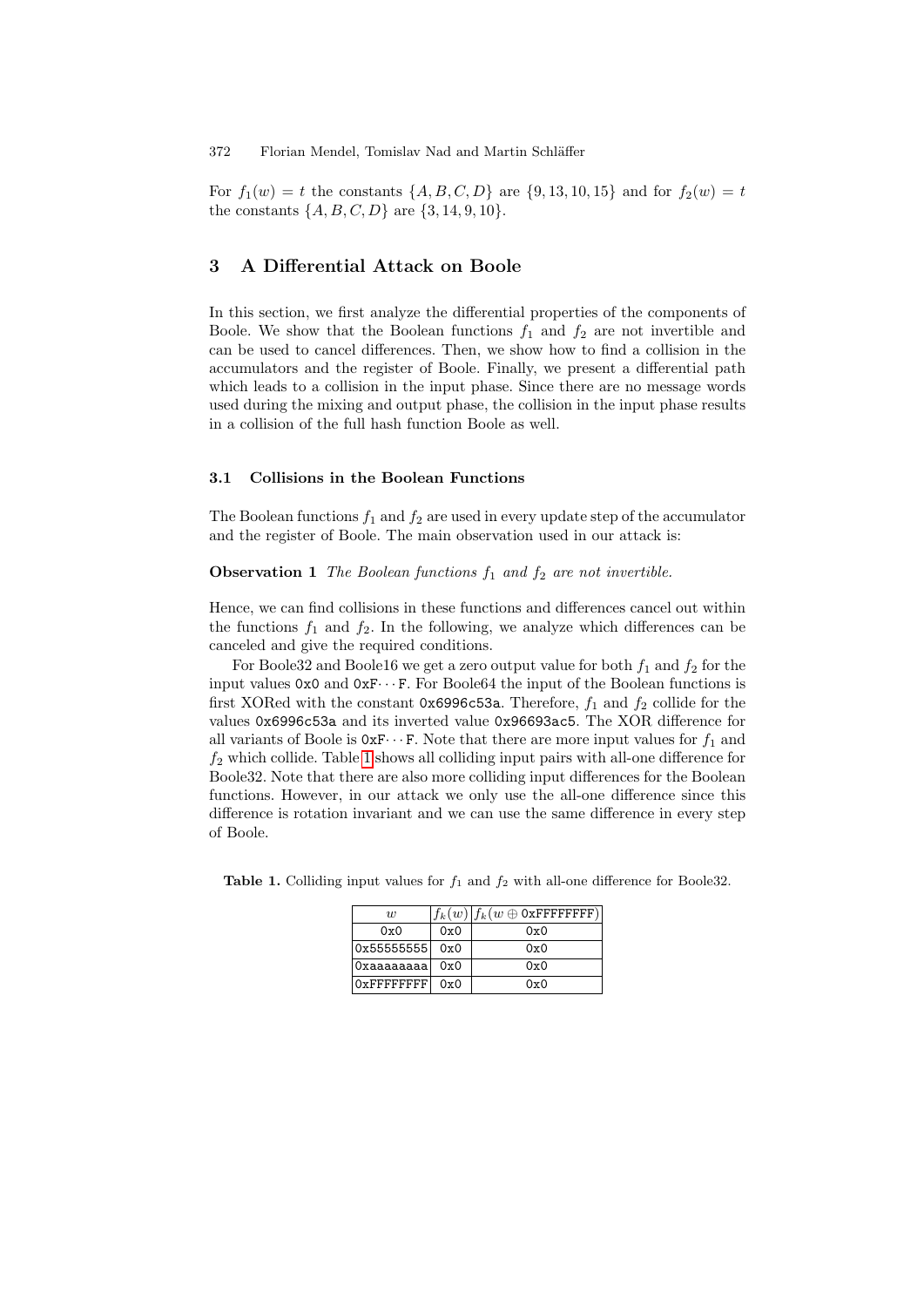#### <span id="page-4-0"></span>3.2 Difference Propagation in the Accumulator

In this section we show, how differences propagate and can be canceled in the accumulator. Whenever we injecting a message difference, we will first get a difference in all three accumulators x, r and l and the register words  $R_2$  and  $R_{12}$ . Remember that we can cancel the difference  $0xF\cdots F$  in the function  $f_1$  of the accumulator. Hence, the shortest differential path which leads to a collision in the accumulator is by injecting the same message difference  $0xF\cdots F$  in two subsequent steps.

However, in this case the resulting differential path has a higher attack complexity. Therefore, we cancel the differences in th[e ac](#page-3-1)cumulator by injecting a second message difference after 3 steps. In this case, five differences are injected into the register.

The differences in the accumulators x and r are canceled by injecting the same difference in a subsequent message word. Whenever we inject the all-one difference using a message word, the resulting difference in the accumulator  $l$  is canceled using the function  $f_1$  in the next step. According to Section 3.1, the difference  $0xF\cdots F$  cancels if the input value of  $f_1$  ( $l_t$ ) is 0x0 for Boole32 and Boole16 or  $0x6996c53a$  for Boole64. If we inject the message difference  $0xF \cdots F$ in step  $t$ , the following equation needs to hold for Boole64:

$$
l^{(t+1)} = f_1(l^{(t)}) \oplus m_t = \text{0x6996c53a} \tag{3}
$$

Hence, the difference  $0xF \cdots F$  in  $m_t$  will cancel in the foll[ow](#page-5-0)ing function  $f_1$  if the value of  $m_t$  equals:

$$
m_t = f_1(l^{(t)}) \oplus 0 \times 6996c53a \tag{4}
$$

### 3.3 The Differential Path

The full differential path, which leads to a collision in Boole is given in Table 2. Note that we only work with the all-one difference  $0xF \cdots F$  in the whole path. [T](#page-8-0)his has a number of advantages. First, we can and do always cancel the difference in the functions  $f_1$  and  $f_2$ . Second, whenever two differences are XORed, the resulting difference is zero. This is especially useful in the XOR prior to the functions  $f_1$  and  $f_2$ , since we do not need any condition in these cases.

We inject the first message difference in message word  $m_3$  since we need the previous message words to fulfill the conditions on the following functions  $f_1$ and  $f_2$  (see Section 5). We inject two differences into the register and cancel the differences in the accumulator using the message word  $m<sub>6</sub>$ . Afterwards we have five differences in the register. By canceling input differences for the Boolean functions, the five differences are moving through the register and after 16 cycles they are again at the same positions. By injecting the same differences in the message words  $\Delta m_{19}$  and  $\Delta m_{22}$ , the five differences in the register are canceled. Hence, we get a collision in the register, accumulators and the full hash function Boole after 23 update steps.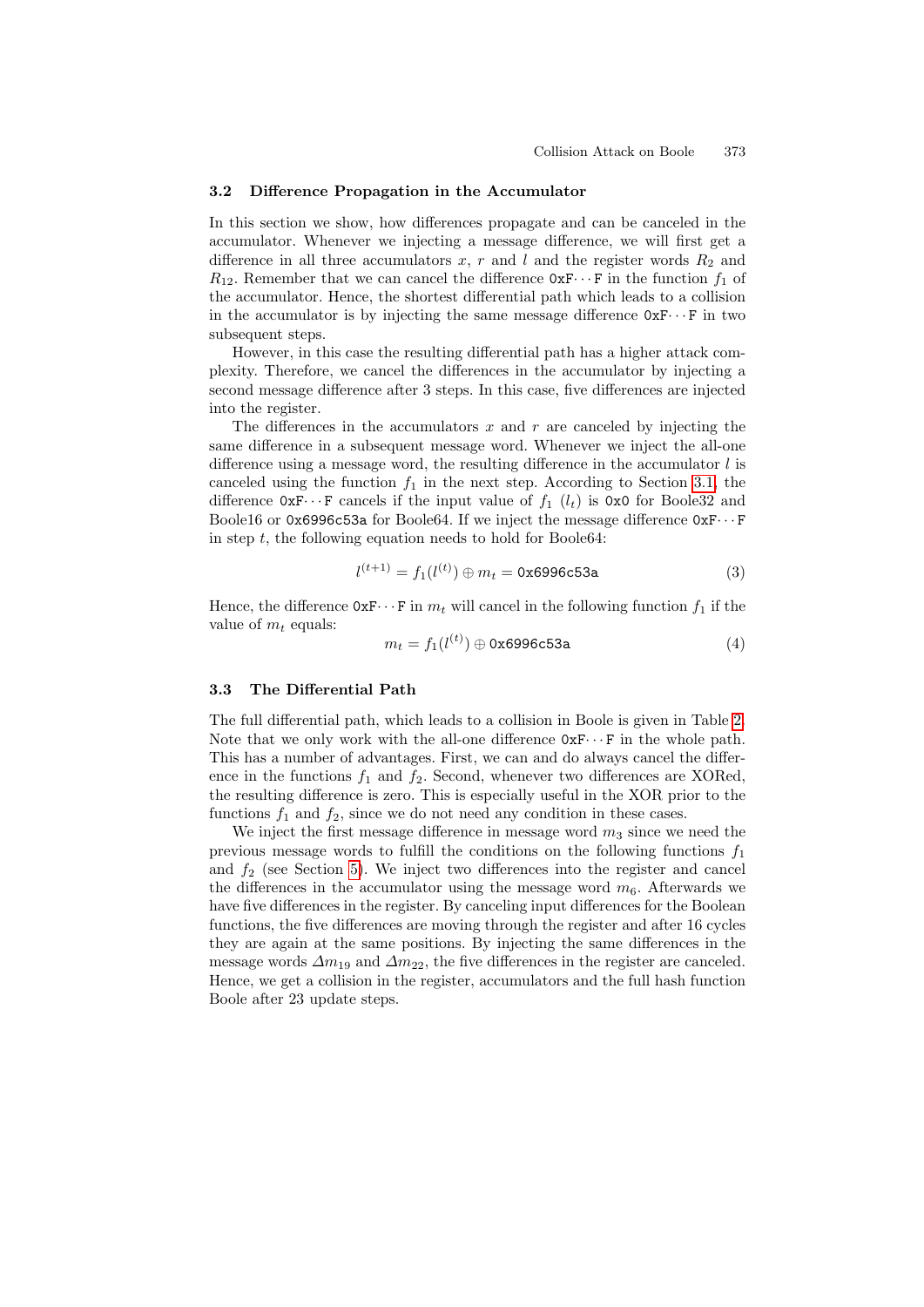<span id="page-5-0"></span>

| <b>Table 2.</b> Difference propagation. I and II are modififactions to block a difference in $f_1$ . III blocks a difference in $f_2$ | $m_t$ m.m. type                                                                                                                                                                                                                                 |                          |                 | Ę            |   |     |              |             |                   |    |        |   |                                               |   |    |                 |                 |                 |        |                 |              |             |                 |              |  |
|---------------------------------------------------------------------------------------------------------------------------------------|-------------------------------------------------------------------------------------------------------------------------------------------------------------------------------------------------------------------------------------------------|--------------------------|-----------------|--------------|---|-----|--------------|-------------|-------------------|----|--------|---|-----------------------------------------------|---|----|-----------------|-----------------|-----------------|--------|-----------------|--------------|-------------|-----------------|--------------|--|
|                                                                                                                                       |                                                                                                                                                                                                                                                 |                          |                 | $\Delta m_3$ |   |     | $\Delta m_6$ |             |                   |    |        |   |                                               |   |    |                 |                 |                 |        | $\Delta m_{19}$ |              |             | $\Delta m_{22}$ |              |  |
|                                                                                                                                       |                                                                                                                                                                                                                                                 |                          |                 |              | 뜐 |     |              | 梅           |                   |    |        |   |                                               |   |    |                 |                 |                 |        |                 | 梅            |             |                 | 出            |  |
|                                                                                                                                       |                                                                                                                                                                                                                                                 |                          |                 |              | 뜒 | E   | Ë            | $\mathbf I$ |                   |    |        |   |                                               |   |    |                 |                 |                 |        |                 | 띥            | 匿           | 끉               | $\mathbf{I}$ |  |
|                                                                                                                                       | $x^{(t)}\big  r^{(t)}\big  l^{(t)}$                                                                                                                                                                                                             |                          |                 |              | 뜐 | EF  | 끉            | $\mathsf I$ |                   |    |        |   |                                               |   |    |                 |                 |                 |        |                 | E            | Ë           | 문               | ŧ.           |  |
|                                                                                                                                       |                                                                                                                                                                                                                                                 |                          |                 |              |   |     |              | 뜐           |                   |    | ト      |   |                                               |   |    |                 |                 | 비법              |        | 出               |              |             |                 |              |  |
|                                                                                                                                       |                                                                                                                                                                                                                                                 |                          |                 |              |   |     |              |             | 띥                 |    |        | 문 |                                               |   |    |                 |                 |                 | 뜐      | Ë               | 띥            |             |                 |              |  |
|                                                                                                                                       | $R_0^{(t)}\big[R_1^{(t)}\big R_2^{(t)}\big R_3^{(t)}\big R_4^{(t)}\big R_6^{(t)}\big R_7^{(t)}\big R_8^{(t)}\big R_9^{(t)}\big R_9^{(t)}\big R_{10}^{(t)}\big R_{11}^{(t)}\big R_{12}^{(t)}\big R_{12}^{(t)}\big R_{14}^{(t)}\big R_{15}^{(t)}$ |                          |                 |              |   |     |              |             |                   | EF |        |   | 문                                             |   |    |                 |                 |                 |        | EF              | $\mathbb{H}$ | 뭅           |                 |              |  |
|                                                                                                                                       |                                                                                                                                                                                                                                                 |                          |                 |              | 눈 | 눈   | 出            |             |                   |    | 臣      |   |                                               | 눈 |    |                 |                 |                 |        |                 | $\mathbf I$  | $\mathbf I$ | $\mathbf{L}$    |              |  |
|                                                                                                                                       |                                                                                                                                                                                                                                                 |                          |                 |              |   | 문   | 띥            | 띥           |                   |    |        | 문 |                                               |   | 문  |                 |                 |                 |        |                 |              |             |                 |              |  |
|                                                                                                                                       |                                                                                                                                                                                                                                                 |                          |                 |              |   |     | 문            | EF          | 몺                 |    |        |   | 旧                                             |   |    | 끉               |                 |                 |        |                 |              |             |                 |              |  |
|                                                                                                                                       |                                                                                                                                                                                                                                                 |                          |                 |              |   |     |              | 면           | 띥                 | 붑  |        |   |                                               | 臣 |    |                 | ト               |                 |        |                 |              |             |                 |              |  |
|                                                                                                                                       |                                                                                                                                                                                                                                                 |                          |                 |              |   |     |              |             | 몺                 | 빏  | 묩      |   |                                               |   | 띥  |                 |                 | 몺               |        |                 |              |             |                 |              |  |
|                                                                                                                                       |                                                                                                                                                                                                                                                 |                          |                 |              |   |     |              |             |                   | 문  | 끉      | 띥 |                                               |   |    | 문               |                 |                 | 뭅      |                 |              |             |                 |              |  |
|                                                                                                                                       |                                                                                                                                                                                                                                                 |                          |                 |              |   |     |              |             |                   |    | 臣      | Ë | 법                                             |   |    |                 | 눈               |                 |        | 臣               |              |             |                 |              |  |
|                                                                                                                                       |                                                                                                                                                                                                                                                 |                          |                 |              |   |     |              |             |                   |    |        | 臣 | 법                                             | 뚭 |    |                 |                 | 눈               |        |                 | 눈            |             |                 |              |  |
|                                                                                                                                       |                                                                                                                                                                                                                                                 |                          |                 |              |   |     |              |             |                   |    |        |   | 문                                             | 문 | 띥  |                 |                 |                 | 문      |                 |              | 문           |                 |              |  |
|                                                                                                                                       |                                                                                                                                                                                                                                                 |                          |                 |              |   |     |              |             |                   |    |        |   |                                               | 臣 | 臣  | ト               |                 |                 |        | 뚭               |              |             | 뚭               |              |  |
|                                                                                                                                       |                                                                                                                                                                                                                                                 |                          |                 |              | 눈 |     |              | 뜐           |                   |    |        |   |                                               |   | 臣  | 臣               | ト               |                 |        |                 | $\mathbf{I}$ |             |                 | $\mathbf{L}$ |  |
|                                                                                                                                       |                                                                                                                                                                                                                                                 |                          |                 |              |   | 뜒   |              |             | 뜒                 |    |        |   |                                               |   |    | EF              | 법               | 법               |        |                 |              |             |                 |              |  |
|                                                                                                                                       |                                                                                                                                                                                                                                                 |                          |                 |              |   |     | Ë            |             |                   | Ë  |        |   |                                               |   |    |                 | E               | Ë               | 눈      |                 |              |             |                 |              |  |
|                                                                                                                                       | $\overline{a}$                                                                                                                                                                                                                                  | $\overline{\phantom{a}}$ | $\sim$ $\infty$ |              | 4 | LO. | $\sim$ 1     |             | $\infty$ $\infty$ |    | $\Box$ |   | $\begin{array}{c} 11 \\ 12 \\ 13 \end{array}$ |   | 14 | $\overline{15}$ | $\overline{16}$ | $\overline{17}$ | $18\,$ | 19              |              |             |                 | ន្តនន្ត      |  |
|                                                                                                                                       |                                                                                                                                                                                                                                                 |                          |                 |              |   |     |              |             |                   |    |        |   |                                               |   |    |                 |                 |                 |        |                 |              |             |                 |              |  |
|                                                                                                                                       |                                                                                                                                                                                                                                                 |                          |                 |              |   |     |              |             |                   |    |        |   |                                               |   |    |                 |                 |                 |        |                 |              |             |                 |              |  |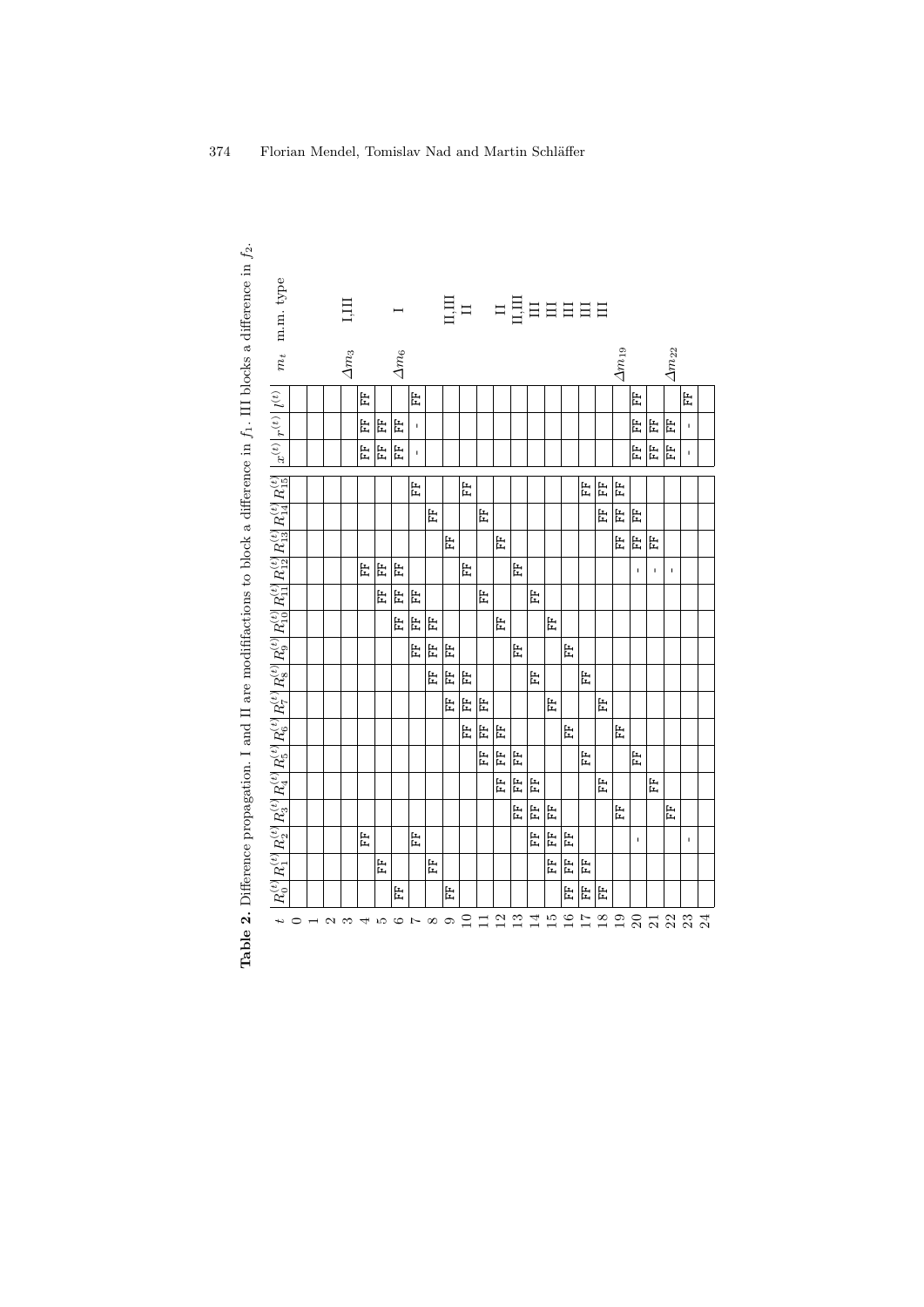$\lambda$ 

Figure 3 of Appendix A shows the beginning (step 3-7) and Figure 4 shows the end of the differential path (FF denotes the all-one difference). From these figures it is easy to see in which step we need to cancel differences in  $f_1$  and  $f_2$ by defining conditions on the input. The last column of Table 2 lists all occuring non-zero input differences in  $f_1$  and  $f_2$  of the register.

### 4 Message Modification

In the this section, we explain how to modify the message words to get a zero output difference in Boole. Message modification was introduced by Wang et al. in [5]. The basic idea of message modification is to use the degrees of freedom one has on the choice of the message words to fulfill conditions on the state variables.

In our attack we distinguish between three different types of message modification, depending on how the conditions for the inputs  $f_1$  and  $f_2$  occur. Note that it is more difficult to fulfill the conditions, if they occur for both Boolean functions in the same step or if a message difference is introduced in the same step.

#### 4.1 Type I Message Modification

This type covers the situation where a non-zero input difference for  $f_1$  occurs and a message difference is injected in the same step. In that case, we have to adept a previous message word to get a zero output difference. Figure 2 shows how the previous message word influences the input of  $f_1$  and we get the following message modification equations:

$$
x = ((m_{t-1} \oplus f_1(l^{(t-1)}) \oplus r^{(t-1)}) \ggg 1 \oplus f_1(l^{(t)}) \oplus m_t) \ggg 1 \oplus R_{13}^{(t)}
$$
  

$$
y = (m_{t-1} \oplus f_1(l^{(t-1)}) \oplus r^{(t-1)}) \ggg 1 \oplus R_{13}^{(t-1)}
$$
 (5)

Hence, we have to find a message word  $m_{t-1}$  such that following equation holds:

$$
x \oplus y = c,
$$

where  $c$  is one of the values mentioned in Section 3.1. Instead of computing the message word itself, we compute the difference which is needed to change the current message word:

$$
m_{t-1}^{\text{new}} = \delta m_{t-1} \oplus m_{t-1}
$$

Then, equations (5) changes to

$$
\delta x = \delta m_{t-1} \ggg 2
$$
  

$$
\delta y = \delta m_{t-1} \ggg 1.
$$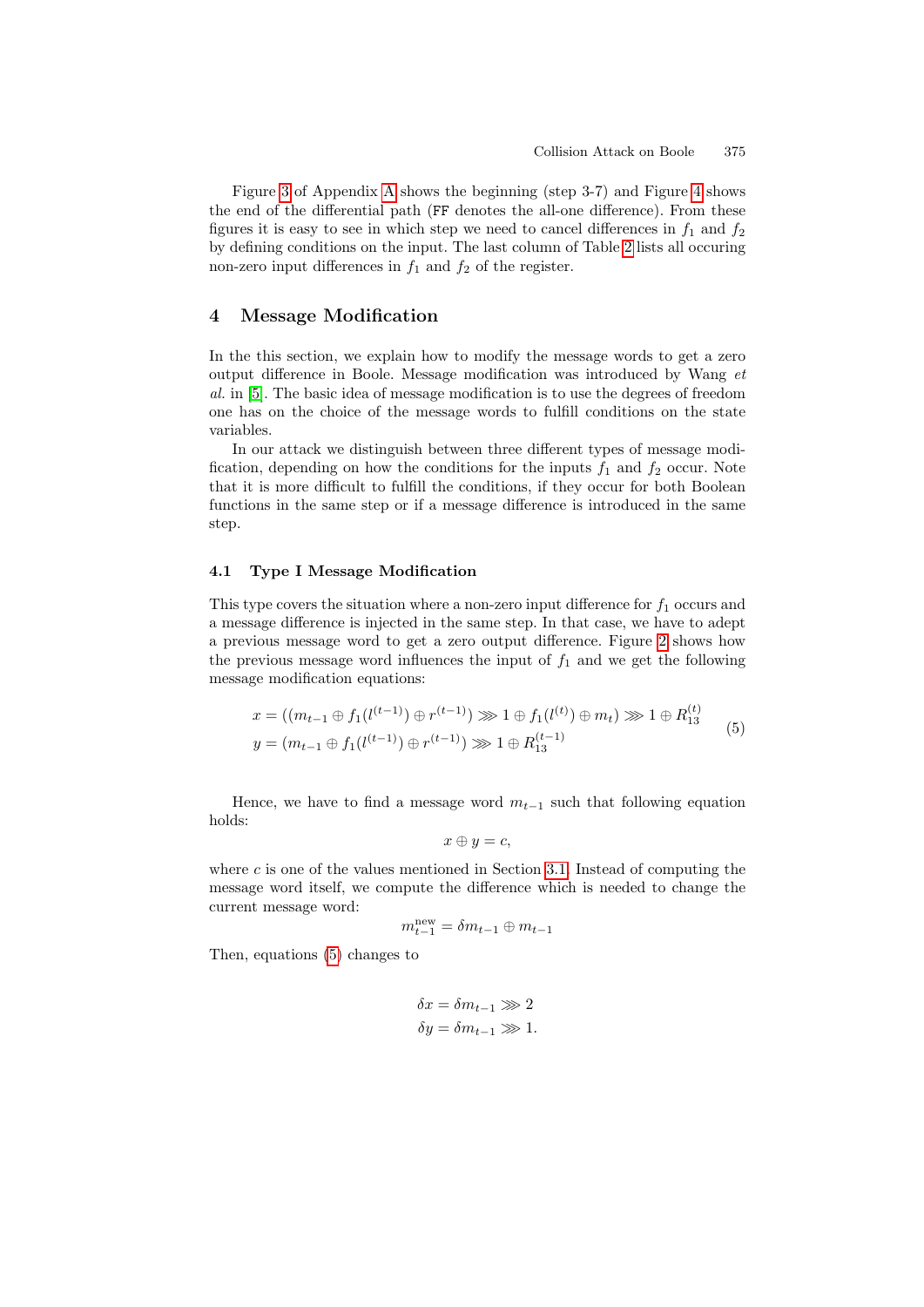

Fig. 2. Modification path for a collision in  $f_1$ .

Note that we ignore  $f_1(l^{(t)}) \oplus m_t$ , since it has always the same value, indendent of the previous message words (see Section 3.2). We can then set up the following equation which expresses the needed difference for the input of  $f_1$ :

$$
\delta f = \delta x \oplus \delta y = \delta m_{t-1} \ggg 2 \oplus \delta m_{t-1} \ggg 1 \tag{6}
$$

For the value  $c = 0$ ,  $\delta f$  is given by the following equation:

$$
\delta f = R_{12}^{(t+1)} \oplus ((r^{(t)} \ggg 1) \oplus R_{13}^{(t)})
$$
\n(7)

Equation (6) defines a linear system of equations and  $m_{t-1,j}$  denotes the jth bit of  $m_{t-1}$ :

$$
\delta m_{t-1,i+1} = \delta m_{t-1,i} + \delta f_i \tag{8}
$$

for  $i = 0, \dots W - 1$ . To solve this system, we first choose a random value for  $\delta m_{t-1,0}$ . Then, we compute the remaining bits. Afterwards we check if the solution is correct by comparing

$$
\delta m_{t-1,0} = \delta m_{t-1,W-1} + \delta f_{W-1}
$$

to the randomly chosen value. A solution exists with probability  $2^{-1}$ . If the solution is not correct we can choose a new message word  $m_{t-1}$ .

### 4.2 Type II Message Modification

The second case is much simpler and occurs if we have an input difference for  $f_1$ in the register but we do not inject a message difference in the same step. Hence,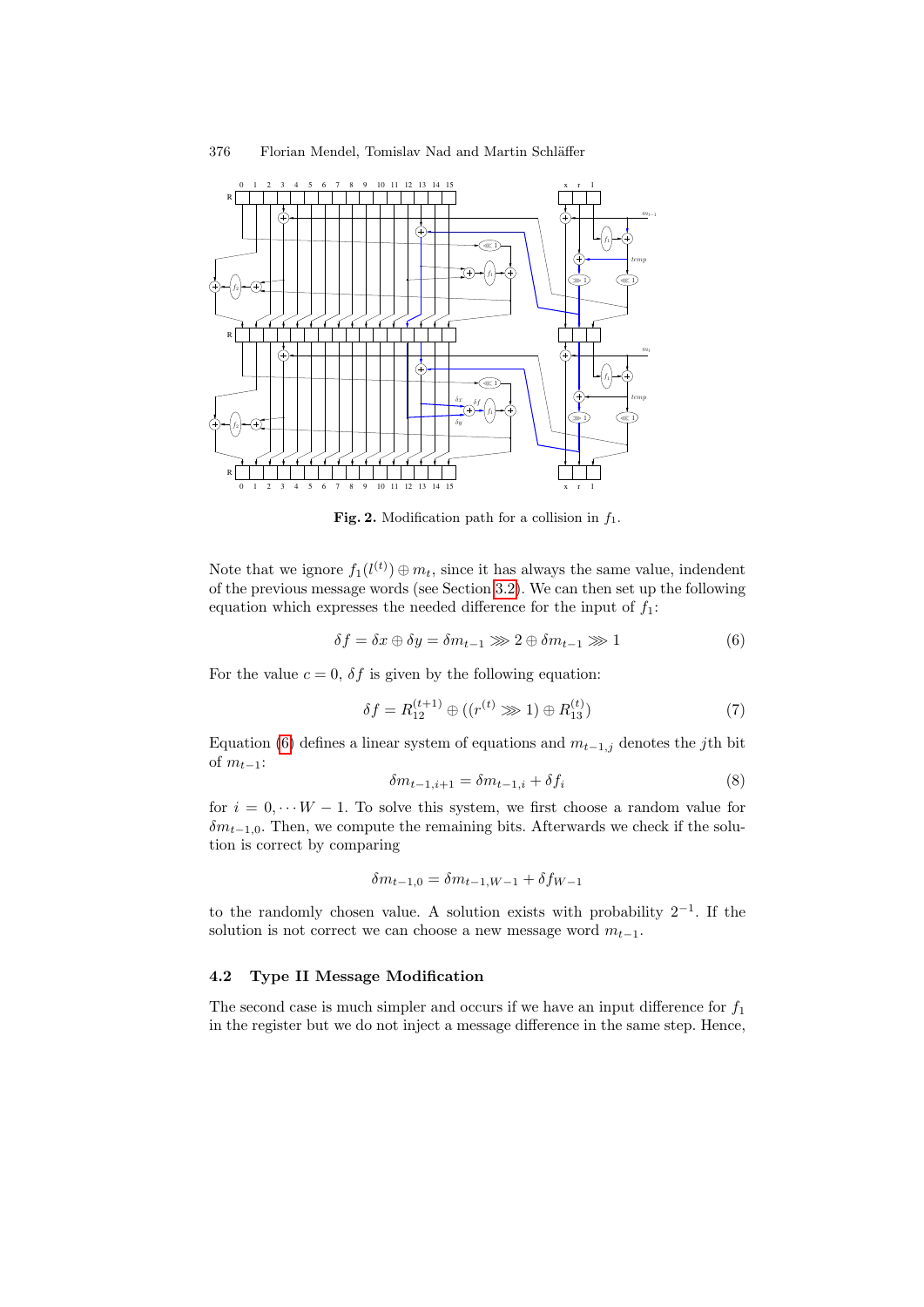we can achieve the needed input values for the Boolean function by modifying the message word in the same step  $t$ . The message is then computed as follows:

$$
m_t = (R_{12}^{(t)} \oplus R_{13}^{(t)}) \lll 1 \oplus r^{(t)} \oplus f_1(l^{(t)})
$$
  

$$
m'_t = m_t
$$

By this modification we get a zero output difference for  $f_1$  with probability 1.

#### 4.3 Type III Message Modification

For the case where a non-zero input difference for  $f_2$  in step t occurs, we simply achieve a zero output difference by exhaustive search over all values of  $m_t$  or a previous message word, if in the same step also an other type of message modification has to be done.

### <span id="page-8-0"></span>5 The Collision Attack on Boole

In this section, all required steps to construct a collision for the Boole hash function, together with their complexities, are given.

- 1. The message words  $m_0, m_1$  and  $m_2$  are set to random values.
- 2. We inject a difference for  $m_3$  and get a non-zero input difference for  $f_1$  and  $f_2$ . We use type I message modification for  $f_1$  and type III for  $f_2$ . Messages  $m_2$  and  $m_0$  are modified. The complexity of this step is  $2^{W+1-d}$  update steps, where  $2^d$  denotes the number of colliding input pairs for  $f_2$  with allone difference  $(d = 2$  for Boole32).
- 3. Next we inject a difference in  $m_6$  and get a condition for  $f_1$ . We solve this condition by type I modification of  $m_5$ . The complexity is about  $2^1$ .
- 4. In step 9 we get again a non-zero input difference for  $f_2$ . A zero ouput difference is achieved by exhaustive search over all values of  $m_8$ . Additionally, a condition for  $f_1$  is given which is solved by modifying  $m_9$  according to type II message modification. The complexity of this step is  $2^{W-d}$ .
- 5. In step 10 we get a non-zero input difference for  $f_1$ . We create a collision for  $f_1$  by modifying  $m_{10}$  according to type II.
- 6. We do the same in step 12.
- 7. In step 13 we have conditions for  $f_1$  and  $f_2$ . We do message modification of type II and III. For a zero output difference for  $f_2$ ,  $m_{11}$  is used for the exhaustive search since  $m_{12}$  and  $m_{13}$  are already fixed. For each new value of  $m_{11}$ ,  $m_{12}$  and  $m_{13}$  are recomputed. The complexity is again  $2^{W-d}$ .
- 8. In step 14 we do an type II message modification of  $m_{14}$  to get a zero output difference for  $f_2$ . The same is done for step 15 and  $m_{15}$ , step 16 and  $m_{16}$ , step 17 and  $m_{17}$  and for step 18 and  $m_{18}$ . Each modification has a complexity of  $2^{W-d}$ .
- 9. Finally, differences in  $m_{19}$  and  $m_{22}$  are injected which cancel all remaining differences.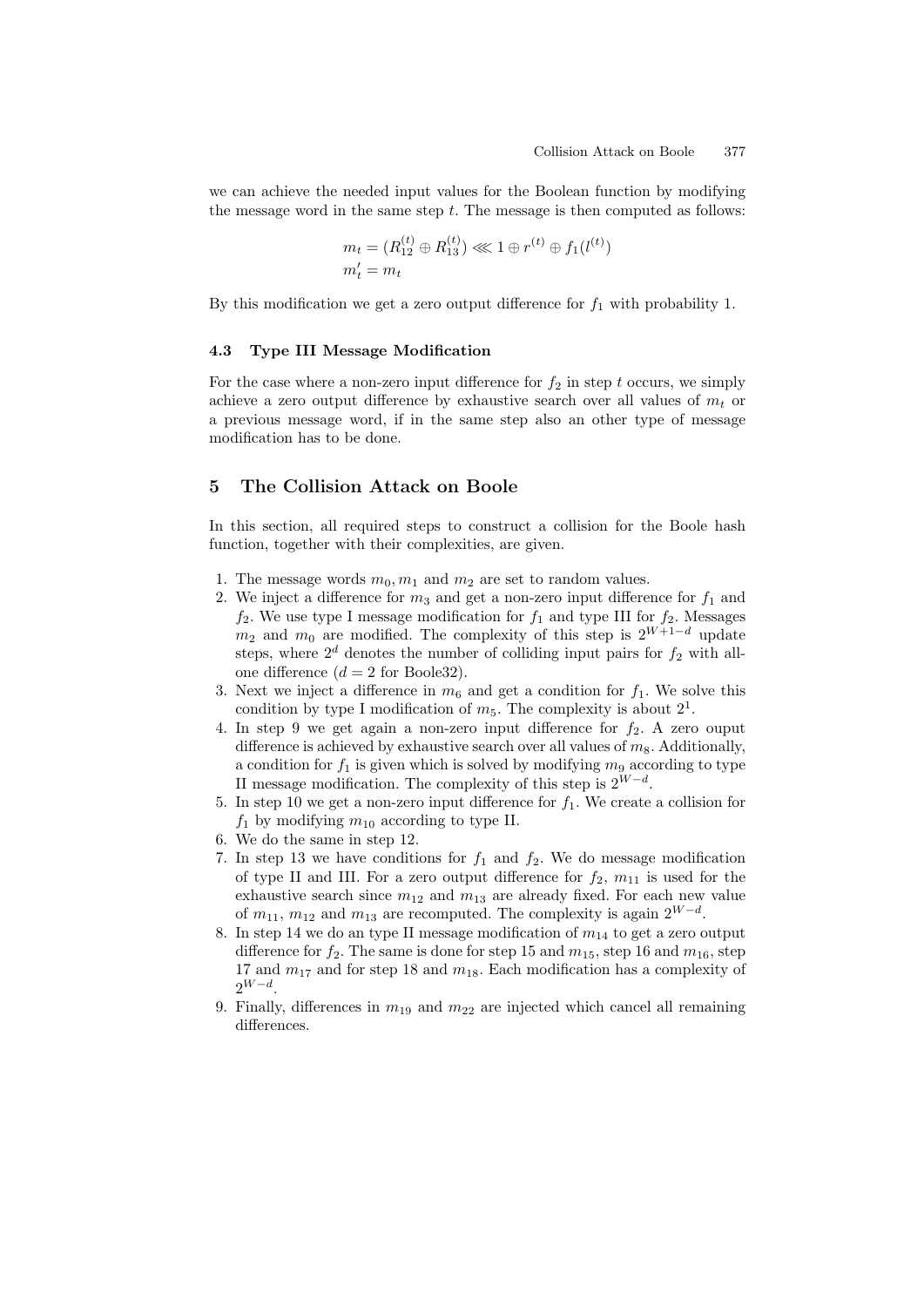#### 378 Florian Mendel, Tomislav Nad and Martin Schläffer

The result is a collision in the register R and the accumulators x, r and  $l$ after the 23 step updates. Since all exhaustive searches are independent from each other, the overall attack complexity is given by  $8 \cdot 2^{W-d} = 2^{W+3-d}$ . For Boole64 this gives  $2^{67-d}$  and we assume d to be at l[eas](#page-9-0)t 2. For Boole32 d is equal to two and therefore, the complexity is  $2^{33}$  update steps.

### 5.1 Example collision for Boole32

<span id="page-9-0"></span>An example of two colliding message pairs for Boole32 is given in Table 3. The common hash value for both messages is

3f71dd7bd86ac4731bc1567791d6fc8479c411530e3c8230d97cbca36c19e01f.

| m              |                                                                             |  | a0bc0dbe a1e5e09e bcb01824 3403415f 0b177f21 7b31b82d f5db2a23 a866bb7c |  |  |
|----------------|-----------------------------------------------------------------------------|--|-------------------------------------------------------------------------|--|--|
|                | 004ebc0f e11adc45 55b36c86 f59ed7ba d7eb4405 c3265558 556eaf 94 980d9839    |  |                                                                         |  |  |
|                |                                                                             |  | 596fd2d9 d55ecff1 5df3155c 10dc14fa 22672d75 87fbd016 af0c15b8 4719bfdd |  |  |
|                |                                                                             |  |                                                                         |  |  |
| $\mathbb{I}m'$ | $[a0bc0dbe a1e5e09e bcb01824 cbfcbea0 0b177f21 7b31b82d 0a24d5dc a866bb7c]$ |  |                                                                         |  |  |
|                | 004ebc0f e11adc45 55b36c86 f59ed7ba d7eb4405 c3265558 556eaf94 980d9839     |  |                                                                         |  |  |
|                |                                                                             |  | 596fd2d9 d55ecff1 5df3155c ef23eb05 22672d75 87fbd016 50f3ea47 4719bfdd |  |  |

Table 3. Two colliding messages for Boole32

#### 6 Conclusions

We presented a method to construct a collision for the Boole hash function. Boole was submitted to the NIST Hash competition, where the goal is to find a new secure hash algorithm (SHA-3). Boole is a stream cipher based design similar to PANAMA. However, we have shown in this paper, that Boole is not collision resistant. We are able to construct a collision in the internal register during the input phase. Since in the mixing and output phase no message inputs are used, this results in a collision for the whole hash function. In our attack we inject four message differences and have to modify a few messages words and after 23 steps the messages collide.

The main observation used in the attack is that the Boolean functions  $f_1$ and  $f_2$  are not invertible and we can construct collisions in these functions. The collision attack has a complexity of about  $2^{W+3-d}$ , where W refers to the word size and  $2^d$  the number of different colliding pairs for the Boolean functions  $f_1$ and  $f_2$ . We provide an example of a colliding message pair for Boole32, since the attack complexity for this variant is about  $2^{33}$  update steps and thus, feasible in practice.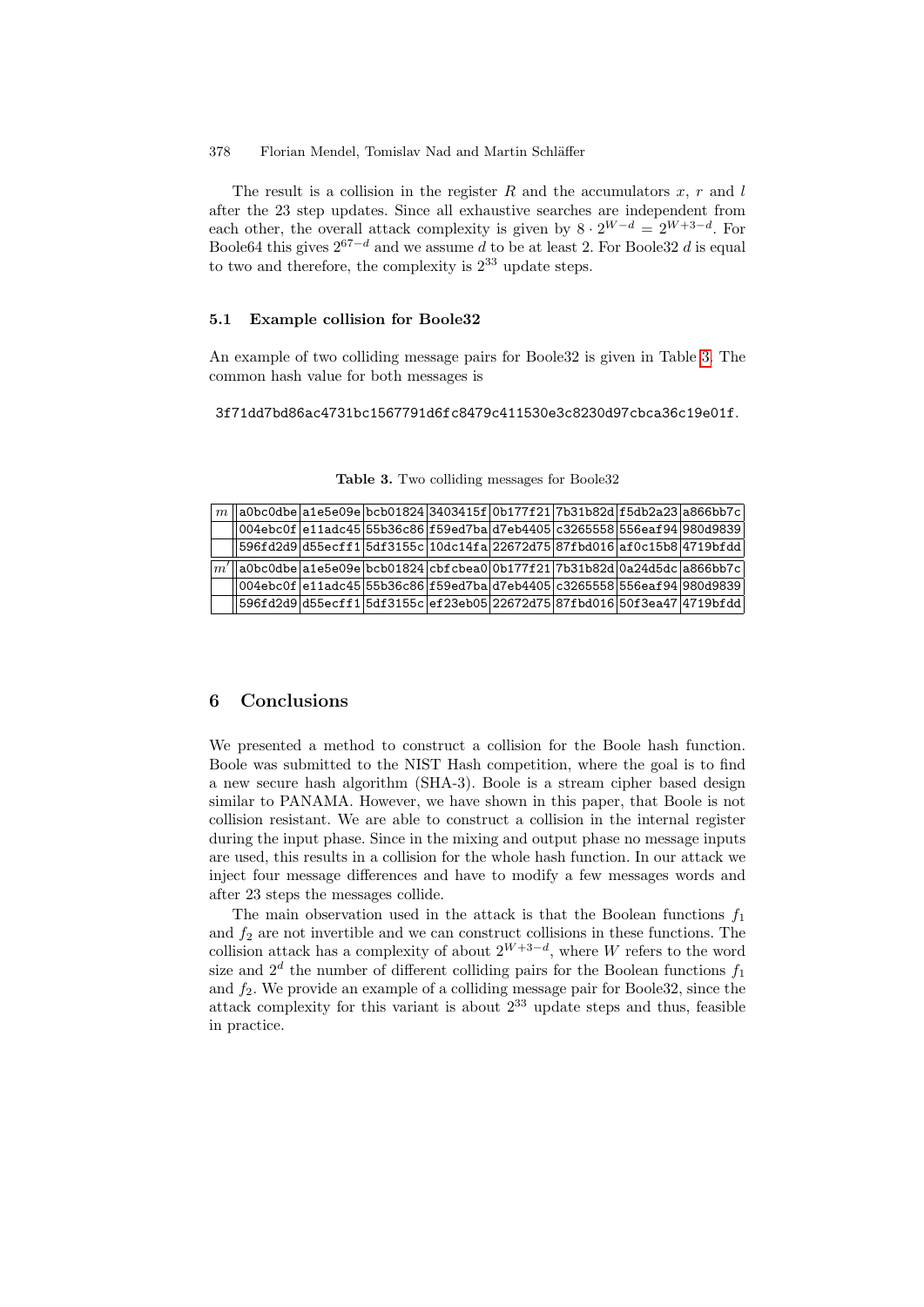#### Acknowledgements

<span id="page-10-0"></span>The authors wish to thank Vincent Rijmen and the anonymous referees for useful comments and discussions. The work in this paper has been supported in part by the European Commission under contract ICT-2007-216646 (ECRYPT II). The second author has been supported by the Austrian Science Fund (FWF), project P19863.

### <span id="page-10-1"></span>References

- <span id="page-10-2"></span>1. National Institute of Standards and Technology: Announcing Request for Candidate Algorithm Nominations for a New Cryptographic Hash Algorithm (SHA-3) Family. Federal Register Notice (November 2007) Available online at: http://csrc.nist. gov.
- 2. Rose, G.G.: Design and primitive specification for boole. Submission to NIST (2008) http://seer-grog.net/BoolePaper.pdf.
- 3. Daemen, J., Clapp, C.S.K.: Fast hashing and stream encryption with panama. In Vaudenay, S., ed.: FSE. Volume 1372 of Lecture Notes in Computer Science., Springer (1998) 60–74
- 4. P. Hawkes, C. McDonald, M. Paddon, G. Rose and M. Wiggers de Vries: Design and primitive specification for shannon. IACR EPrint Archive (2007) http://eprint.iacr.org/2007/044.
- 5. Wang, X., Yu, H.: How to break md5 and other hash functions. In Cramer, R., ed.: EUROCRYPT. Volume 3494 of Lecture Notes in Computer Science., Springer (2005) 19–35

# A Differential path for Boole

On the following pages, we show the complete differential path, which leads to a collision in the hash function Boole.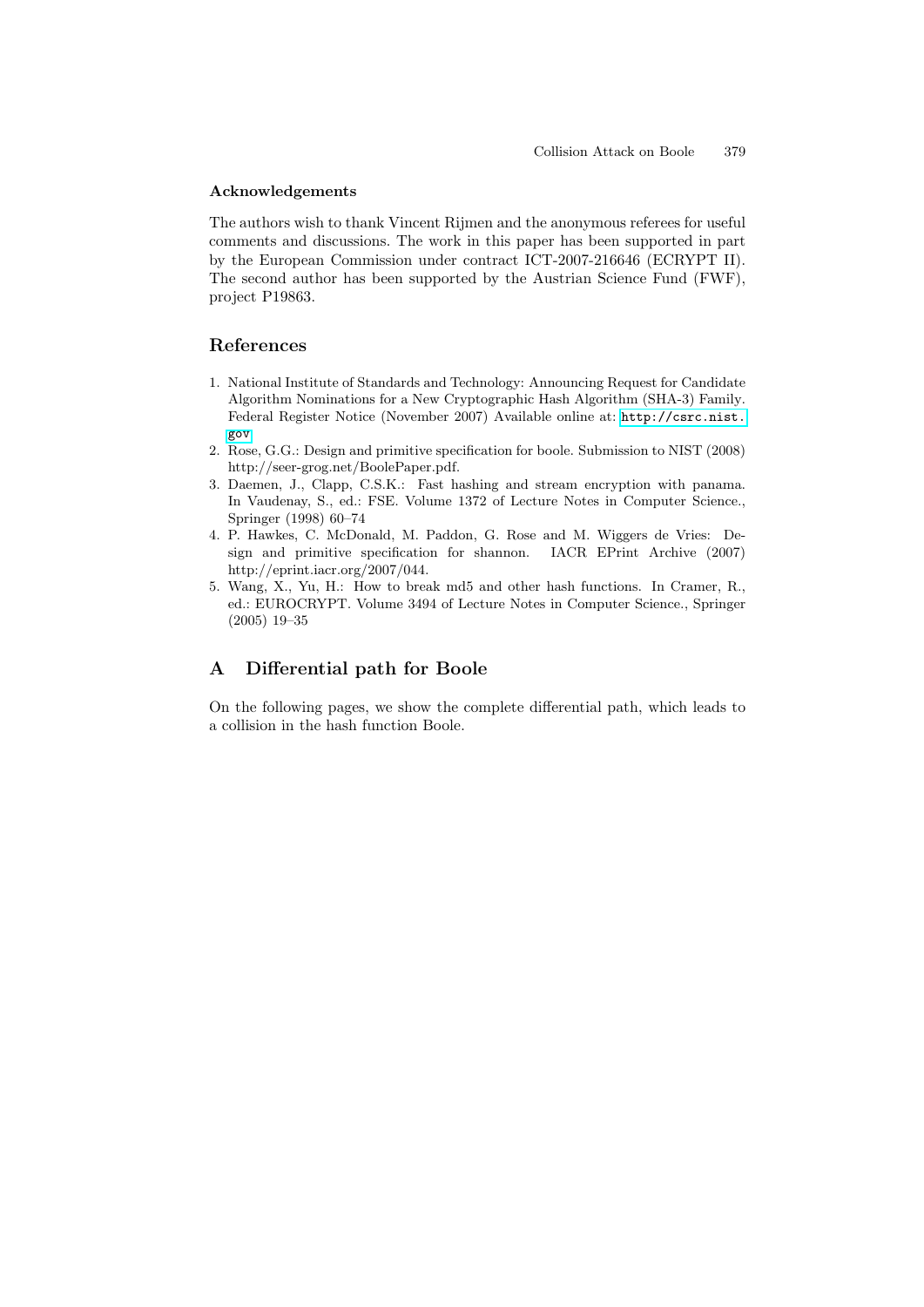

Fig. 3. Differential path for step 3 to 9.